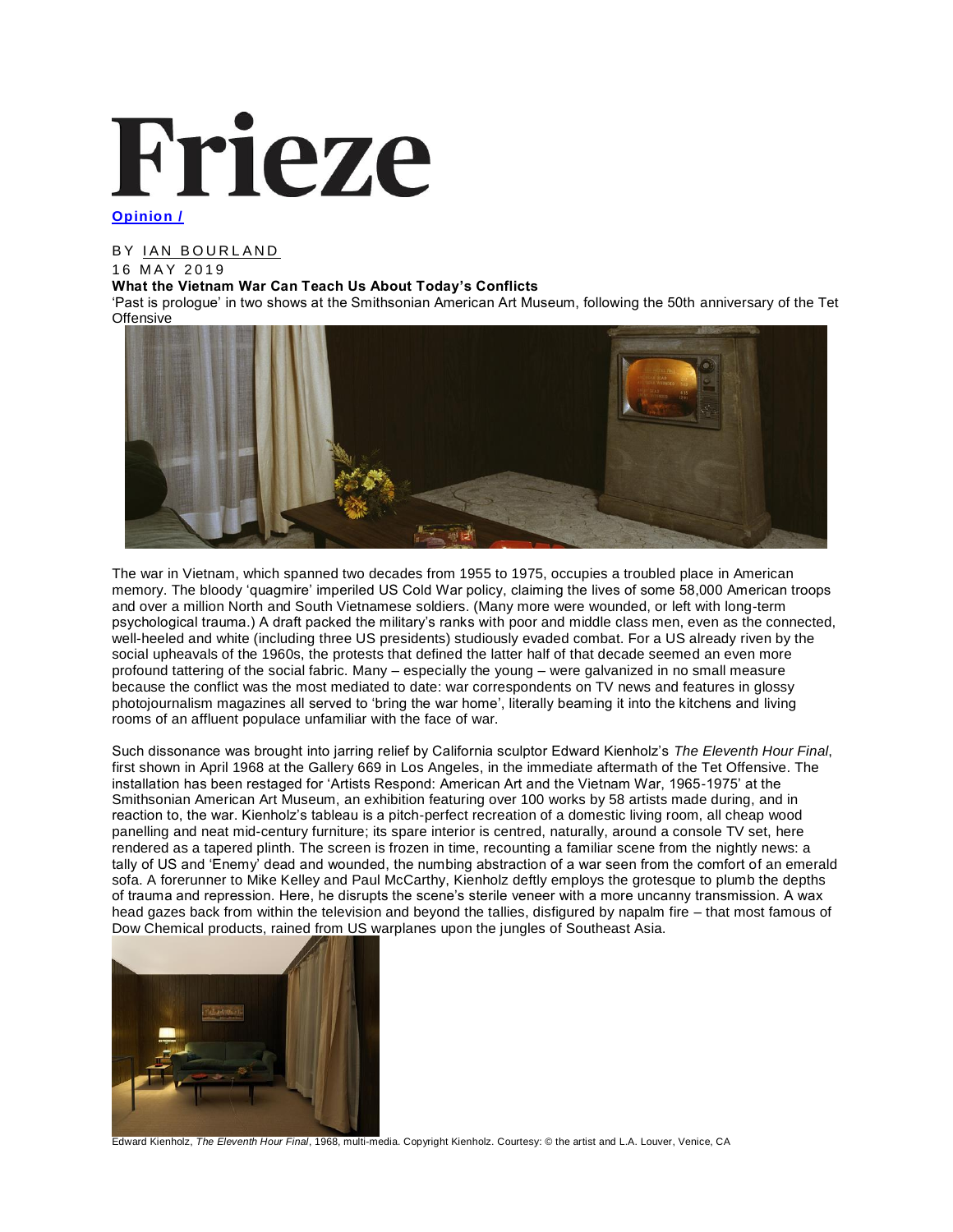Though his late-surrealist idiom was highly insouciant, Kienholz was finely attuned to the contradictions at the heart of the US project, and the darkness that pulsed beneath the endless sunshine and prim suburban exteriors dotting the country's landscape. In 1970, he began a proposal and study for *The Non-War Memorial*, tens of thousands of military uniforms articulated in clay, to be scattered across a formerly pristine meadow in Idaho, intentionally despoiled in an echo of the American defoliation and 'Rolling Thunder' bombardment of the Vietnamese countryside. According to the project documents (envisioned in 1970/1972) Kienholz envisioned this as a counter-monument to be built over the course of the summer by a 'mix of artists, students, activists, etc' before turning the project over to a museum.

*The Non-War Memorial* was never executed, but the study also appears in 'Artists Respond'*.* As curator Melissa Ho writes in an accompanying essay, '[there] is by now a recognized American art of the Vietnam War....Yet it took years for this art to gain critical attention.' Importantly, much of this work was made by women and artists of colour, used novel forms of performance and visual culture, or represented important deviations from the modernist or minimalist party line.

Accordingly, for Ho, a great deal of this anti-war material 'was unseen, unexhibited, not written about, perhaps not even considered art…' In bringing such works together, 'Artists Respond' seriously considers projects long hidden from view: Corita Kent's bold screenprints; Terry Fox's 'defoliation' action; Timothy Washington's meditation on being a black draftee. They are interspersed with famed contemporaries such as Dan Flavin, Hans Haacke, Yvonne Rainer and Nancy Spero, whose projects are reframed and restored to their political immediacy. At the centre of the show are four large-scale montages by Martha Rosler, a mashup of magazine genres – consumerist comforts colliding with documented atrocities on the other side of the globe, in her iconic 'House Beautiful: Bringing the War Home' (1967-72).

Of course, from the Vietnamese perspective, the war didn't need to be 'brought home'. US involvement on the peninsula was part of a larger French and British colonial enterprise dating back to the 18th century, amplified in 1946 by the onset of the Cold War. The North, for instance, simply called the conflict 'The American War.' In addition to one million military fatalities on the Vietnamese side, more than two million civilians were killed. A palpable trauma lives on in the scarred landscape, and in the memories of a younger generation, many of whom were born to the conflict's more than 700,000 refugees.



Tiffany Chung, *Remapping History: an autopsy of a battle, an excavation of a man's past*(detail), 2015/2019. Courtesy: © the artist and Tyler Rollins Fine Art, New York

This diaspora is global in scope, but concentrated in the US, mostly in California and Texas. In accounts of the Vietnam War – especially by artists – the experiences of Vietnamese people are often absent. The boldest aspect of 'Artists Respond', therefore, is that it has been paired with 'Tiffany Chung: Vietnam, Past is Prologue', a solo exhibition which showcases the artist's wide-ranging practice, from striking oil, ink and acrylic drawings to archival detective stories to moving video documentaries, across just a few small galleries.

Raised in Southern California, Chung was born in 1969 in Da Nang and returned to Vietnam in 2000. Her ongoing projects are acts of psychic cartography. She traces the flows of diaspora through elaborate embroidery, and excavates a long-forgotten 1971 aerial operation using family mementos and hand-made diagrams. *Remapping History: an autopsy of a battle, an excavation of a man's past* (2018) uses radiant colour to bring arcane tactical diagrams to life; it tells the story of Chung's father, an elite ARVN helicopter pilot, who was downed and held captive until 1984.